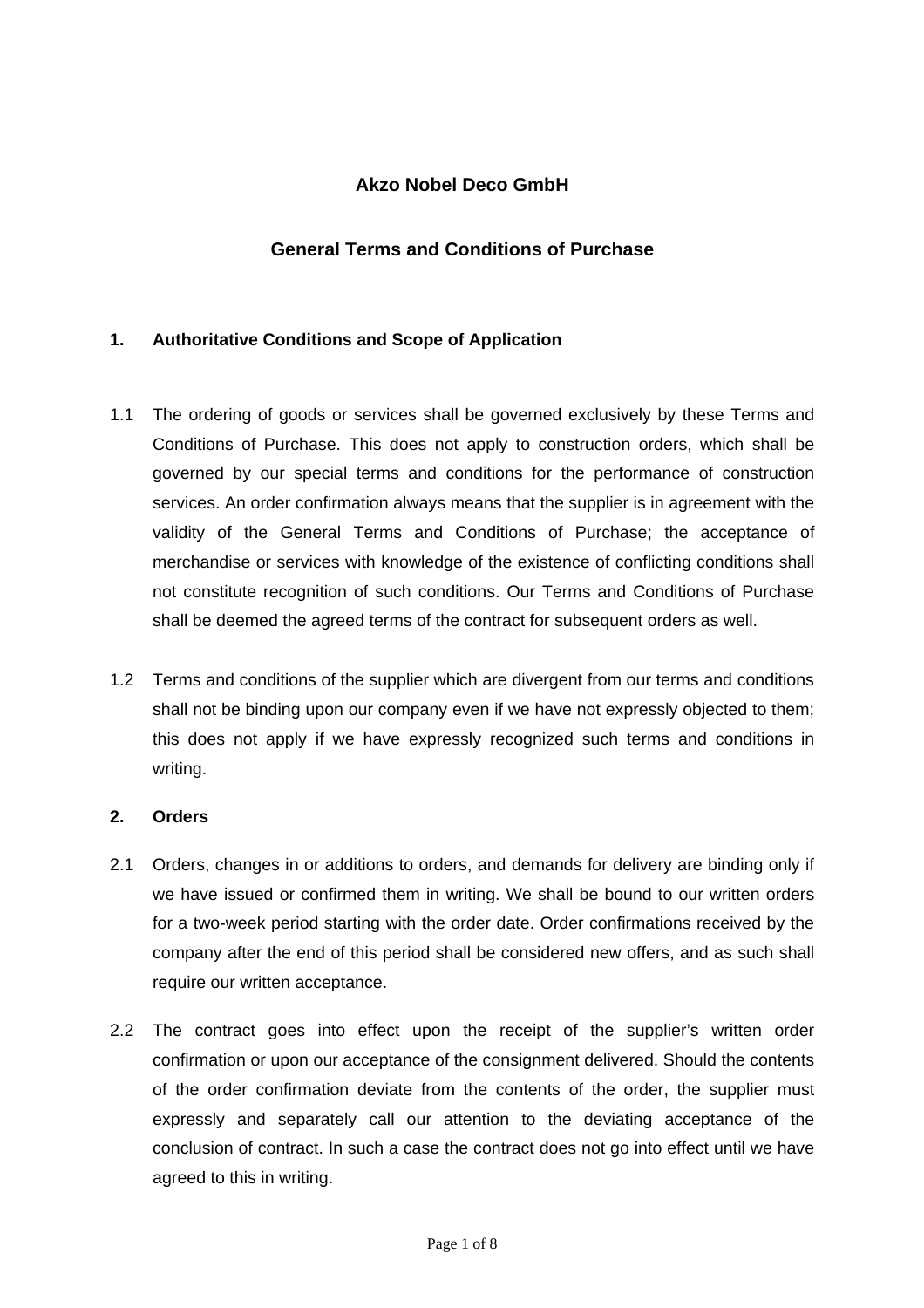### **3. Prices**

 The agreed prices on which the order is based are fixed prices. Unless otherwise agreed, they shall be understood as inclusive delivery "CIP – Carriage and Insurance Paid to" at the receiving points specified by our company (including the usual charges for packaging, wheelage and storage). Shipping costs shall be carried by the supplier in all cases, including cases in which we have requested a particular type of shipping.

### **4. Delivery**

- 4.1 The receiving point specified by us shall be the place of performance; shipping shall be carried out at the supplier's risk. For deliveries made "CIP – Carriage and Insurance Paid to" to the receiving point specified by us, the supplier shall take out transport insurance at no expense to us. Agreed dates and periods of time are binding; if delivery periods have been specified, these shall start on the order date. The receipt of the merchandise at the specified receiving point shall be decisive for adherence to this provision.
- 4.2 If delivery made "CIP Carriage and Insurance Paid to " to the specified receiving point has not been agreed, the supplier shall make the merchandise available in time, taking consideration of the usual times allowed for loading and shipping. Delivery dates set for on-demand deliveries are binding in accordance with the same basic principles unless the supplier lodges objections to these dates immediately.
- 4.3 If additional merchandise is delivered in excess of the agreed quantity, we shall be entitled a) to accept the additional merchandise (with appropriate adjustment of the invoices), b) to store it at the supplier's expense until it is picked up by the supplier, or c) to return it to the supplier at its expense.
- 4.4 The supplier is not entitled to deliver the merchandise to us in advance of the agreed delivery period. Should the supplier deliver in advance of the agreed time nevertheless, we shall be entitled to store the consignment at the supplier's expense until the agreed delivery period, or to return it at the supplier's expense.
- 4.5 We will accept partial deliveries only if this has been expressly agreed.
- 4.6 If the supplier fails to deliver within the agreed period, it shall be liable in accordance with the statutory provisions unless other provisions have been made in the following.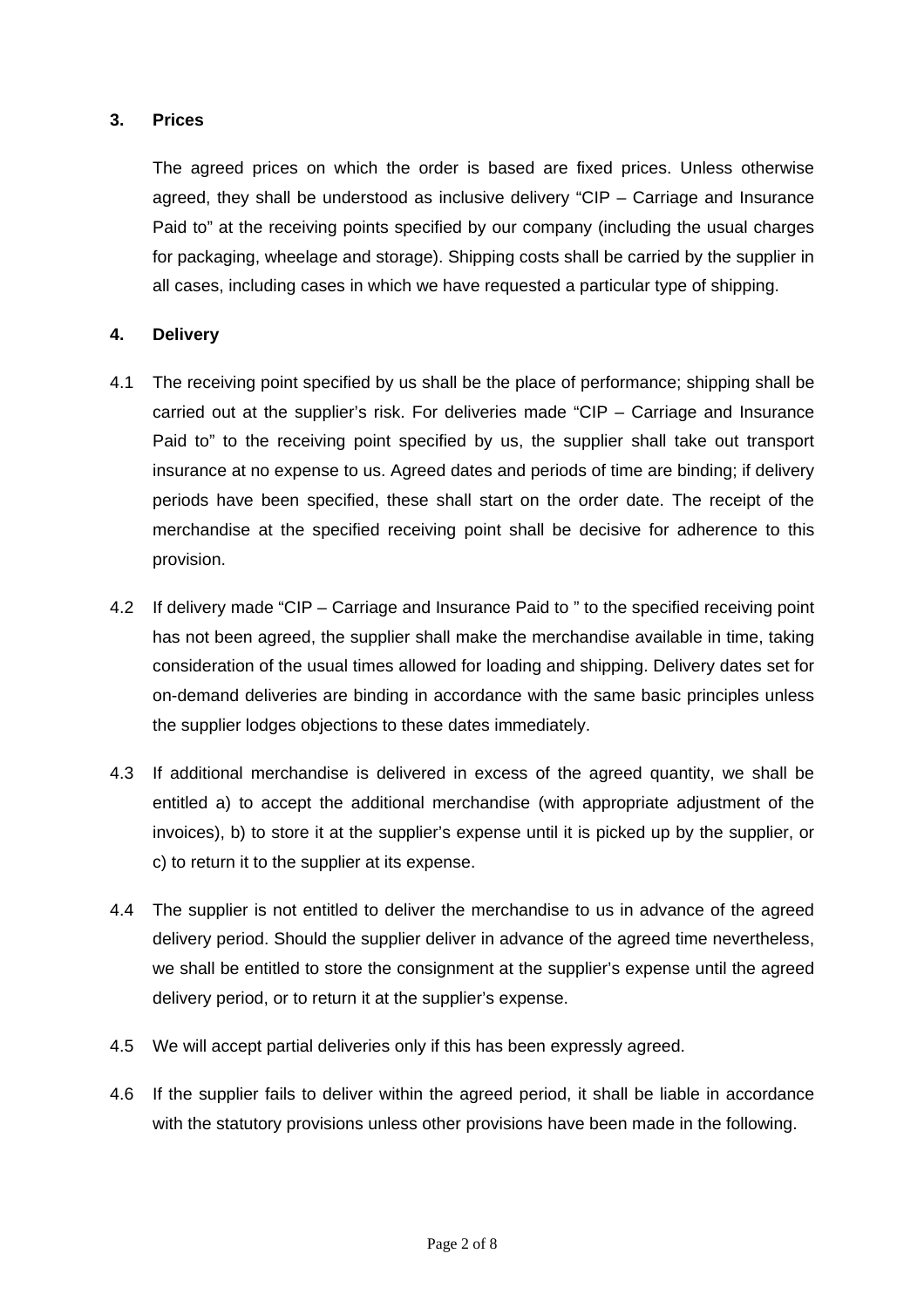- 4.7 In the event of delay or default on the part of the supplier, we shall be entitled to impose a contractual penalty equal to 0.1% of the total order value for each workday that elapses between the end of the delivery period and the actual delivery; however, this penalty shall not exceed 10% of the total order value. This penalty shall be offset against any further claims to compensation for damages based on this delay or default. The supplier is obliged to notify us immediately of any expected delays in the delivery – or of the possibility that it will not be able to make the delivery either in part or in its entirety – and shall inform us of the expected duration of such delay or nonperformance. If we accept a consignment that has been delivered late, we can assert the rights listed in Paragraph 4 even if we have not expressly reserved such rights at the time of acceptance of the merchandise.
- 4.8 In the event of the occurrence of Force Majeure (e.g. war, breakdown or interruptions of transport or other operations, industrial action, impediments to delivery related to foreign exchange or other impediments to delivery which are not within our control), we shall be entitled to withdraw partially or completely from the contract or to demand performance at a later date without this constituting grounds for the supplier to assert claims of any kind. Any claims based on Force Majeure must be asserted in writing, either by our company or by the supplier, within one week of the date on which the event in question becomes known.
- 4.9 The supplier is obliged to dispatch a shipment notice for each individual consignment on the day of shipment; this shipment notice shall be dispatched separately from the merchandise and the invoice. Moreover, each consignment shall be accompanied by a delivery note issued in duplicate and containing our order number and (if available) our material number(s).
- 4.10 Any prolonged or expanded retention of title by the supplier in particular, the retention of title to the delivered merchandise until all accounts receivable resulting from the entire business connection have been paid in full – is hereby excluded. In particular, no processing of the type described in § 950 of the German Civil Code (*BGB*) shall be carried out for the supplier.
- 4.11 If raw material is supplied the supplier shall add the certificate of analysis to the delivery documents. Additionally, a copy of the certificate shall be sent to our faxnumber or email-address.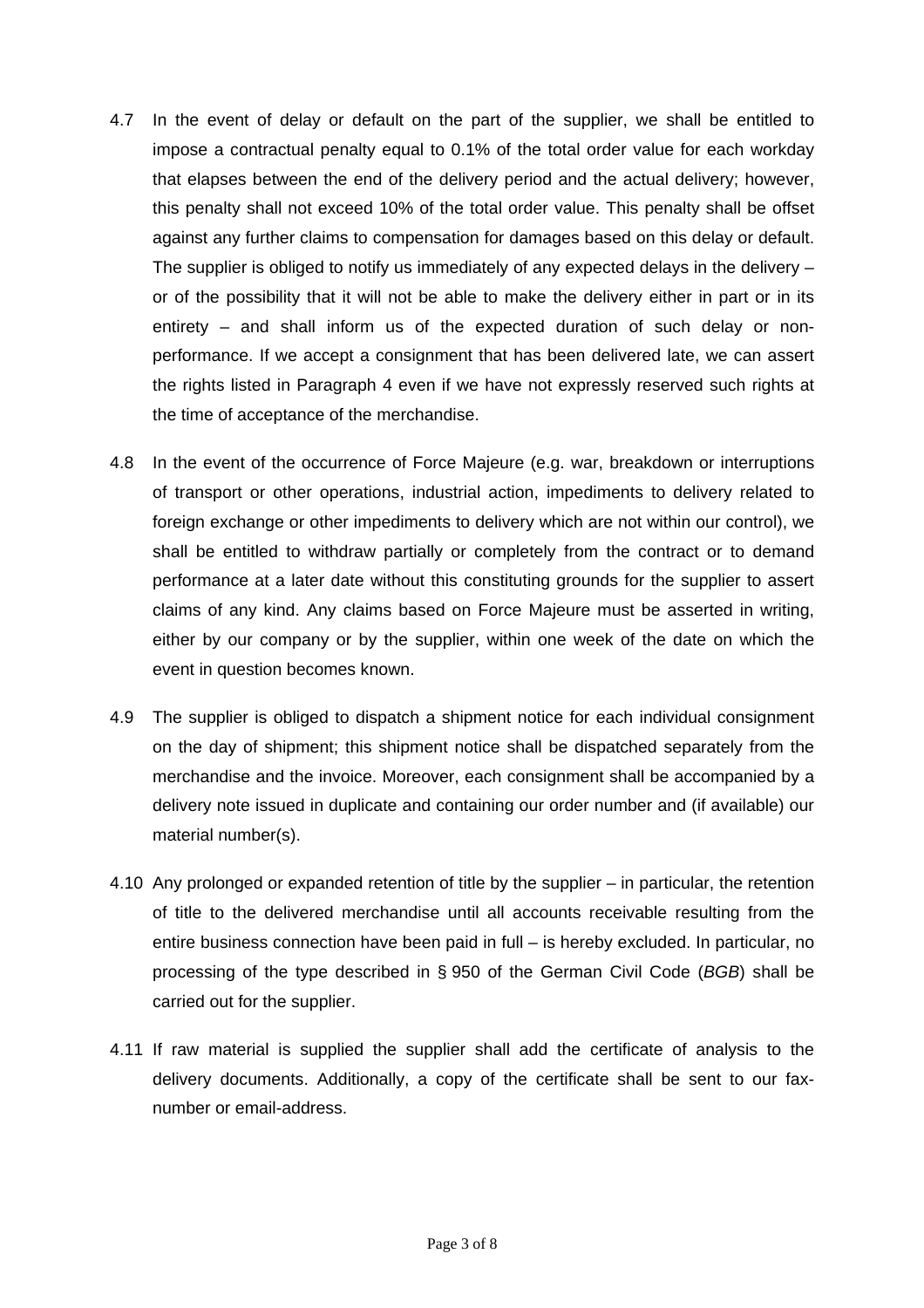4.12 The truckdriver is obliged to comply with our safety rules. Upon non-compliance entrance to our premises is denied. The supplier shall be liable for the hereby caused delivery delay (including but not limited to lost output).

### **5. Payment**

- 5.1 In the absence of any special agreement, payment is to be made within 30 days (with the deduction of a cash discount amounting to 3% of the net invoice amount), or within 60 days (net). The payment period shall not start until after the receipt of the merchandise (accompanied by correctly prepared delivery notes and invoices) pursuant to the contract.
- 5.2 The supplier can assign its accounts receivable, or have them collected by a third party, only with our prior consent.
- 5.3 The time of payment shall not have any effect on the supplier's liability for defects or on the right to give notice of defects. Should a defective consignment be delivered, we shall be entitled to retain a commensurate portion of the payment up to the time of proper performance.
- 5.4 We can only handle invoices if they contain our order number; the supplier is liable for the hereby caused delay, unless he can prove he is not answerable.

# **6. Quality Assurance**

 The merchandise delivered must conform to the national and foreign legal regulations (e.g. Equipment Safety Act) applicable in the particular case; the properties and quality specifications set down in the order; the regulations and guidelines of the authorities, the Employers' Liability Insurance Associations and the trade organizations; and the most recent state of science and technology. The supplier is obliged to call our attention in writing to any declaration obligations applicable to the delivered merchandise as well as to any limitations on its use. The same applies to any finished goods manufactured from the delivered merchandise. Orders placed for materials – as well as parts or elements of equipment, plant and machinery – are to be carried out in conformance with the German Industrial Standards (DIN) unless otherwise agreed in writing.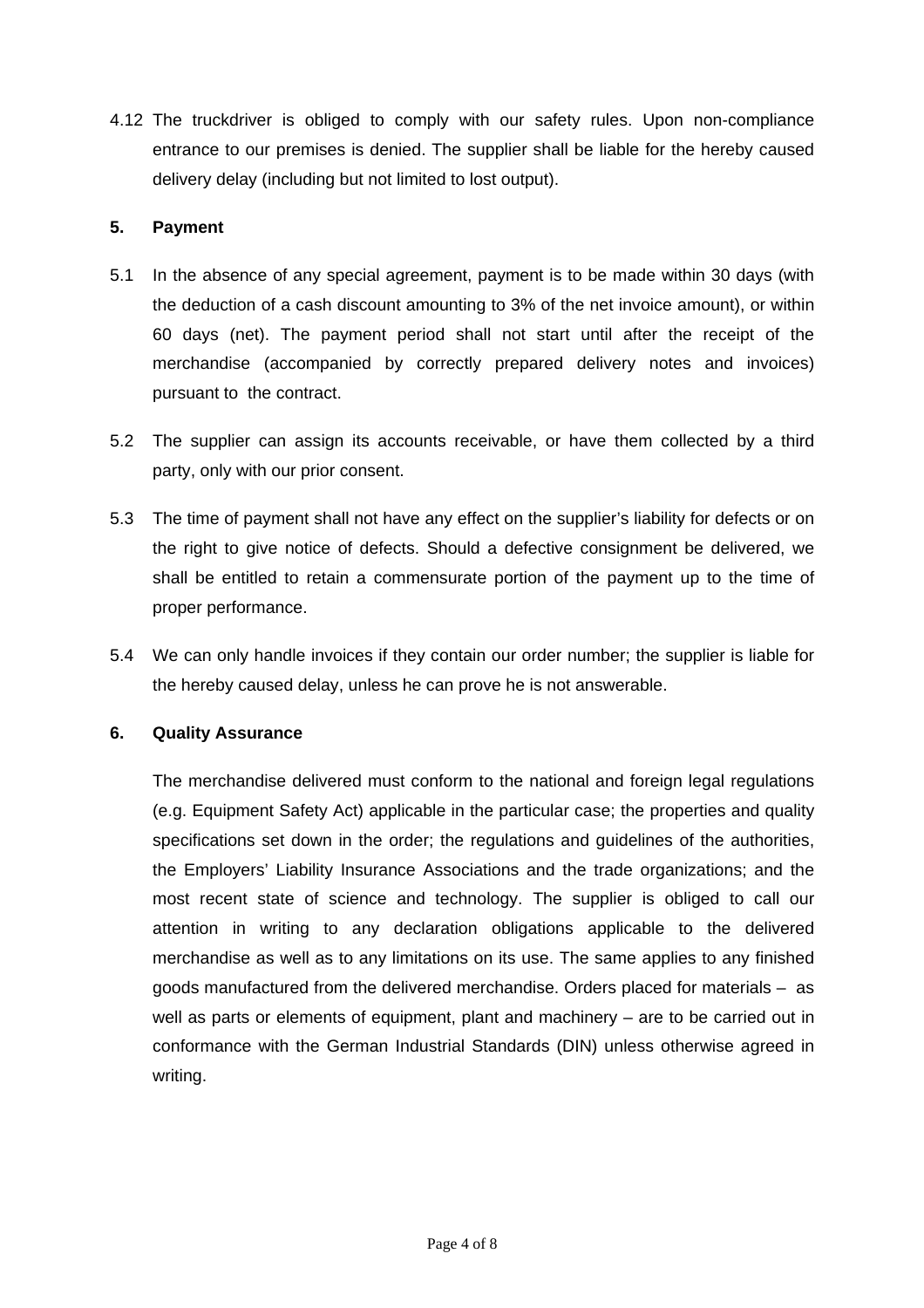### **7. Liability for Defects**

- 7.1 The obligation to inspect the merchandise and give notice of defects begins, in all cases, when the delivered consignment has arrived at the destination specified in the order and proper documents (in particular, the shipment notice and the delivery note) have been received. We are entitled to give notice of defects within 14 workdays of the receipt of the merchandise and, in the event of concealed defects, within 14 workdays of the discovery of the defects. The supplier waives the right for late notice of defects (§ 377 HGB), unless it is a non-concealed defect.
- 7.2 The supplier shall be liable for any defects of title; this applies, in particular, to the encumbrance of delivered merchandise with any trademark rights. The supplier shall indemnify us and our customers – without prejudice to any other rights we have as a result of the defectiveness of the merchandise – of any claims arising on the grounds of defects of title with respect to delivered merchandise used in accordance with this contract. The contractual parties pledge to inform each other immediately of any potential or actual violations.
- 7.3 In the event of the delivery of defective merchandise, the supplier shall be obliged, in response to our request, to sort out the defective merchandise and either remedy the defects or deliver replacement merchandise within a reasonable period of time specified by us. In this case the supplier shall be obliged to make any and all expenditures necessary for this purpose. The supplier shall not be entitled to deny us the type of subsequent performance we demand. To the extent that such subsequent performance is unsuccessful or unacceptable to us, or that the same merchandise is delivered again with defects, we shall be entitled to make a reduction in the purchase price or to withdraw from the contract; this right of withdrawal also applies to that part of the scope of delivery which has possibly not been carried out. In urgent cases or in the case of imminent danger, we shall be entitled to remedy defects ourselves – or have them remedied by third parties – at the supplier's expense.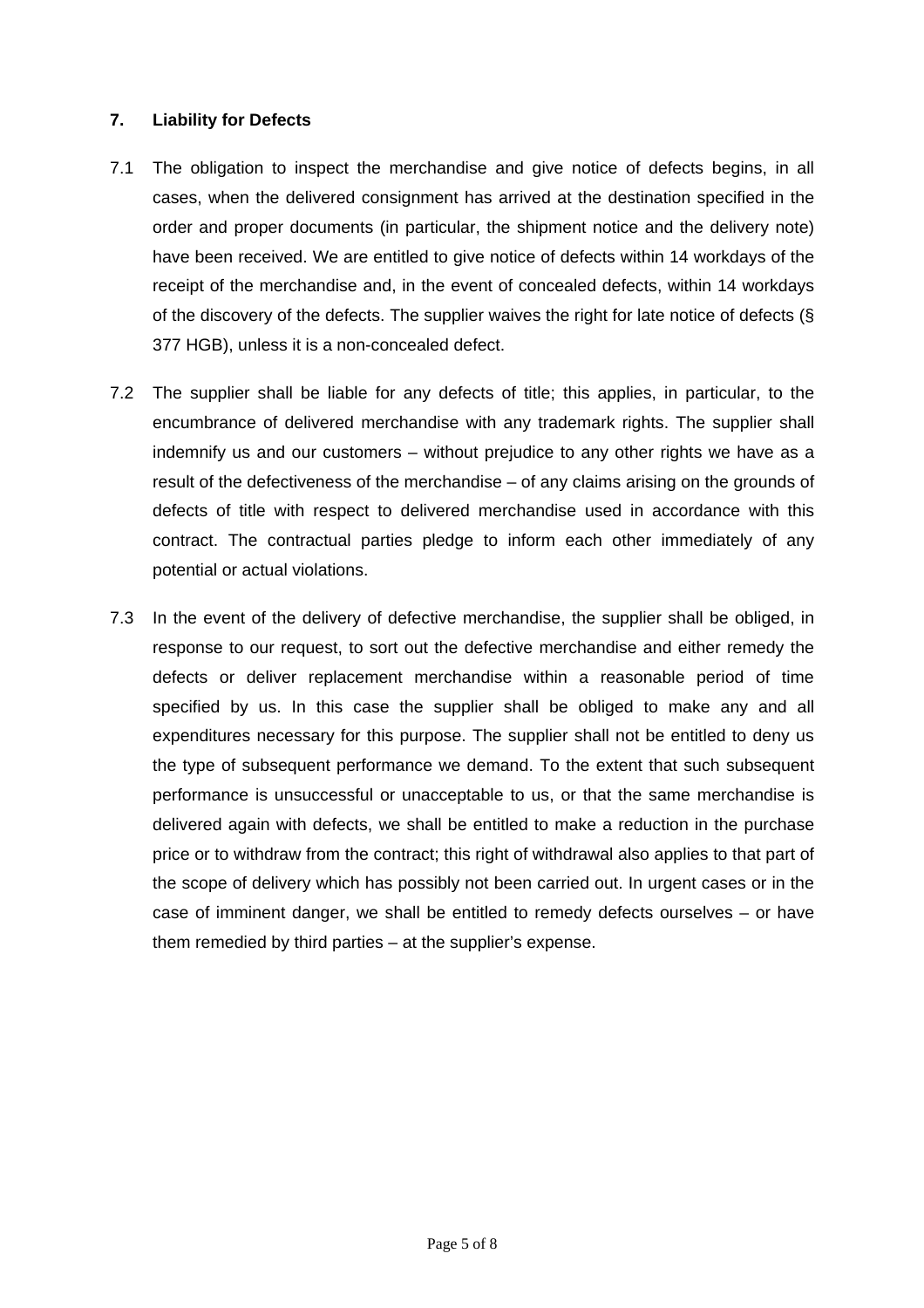- 7.4 The liability for defects expires at the end of five (5) years for defective merchandise which has been used, in accordance with the usual mode of employment, in a structure and has caused this structure to be defective; in all other cases, it expires at the end of two (2) years. In both cases, the liability period starts with the delivery of the ordered merchandise. This does not apply, however, when the supplier has intentionally failed to disclose a defect. In the event of the remedying of defects, the guarantee period shall be extended by the duration of such remedying; nevertheless, it shall expire, at the latest, at the end of six (6) years in cases subject to Para. 7.3. Sentence 1 1. alternative and at the end of three (3) years in cases subject to Para. 7.3, Sentence 1 2. alternative; this guarantee period shall start in all cases on the date of delivery to us.
- 7.5 If we have notified the supplier that we are purchasing the merchandise for export purposes, the place of delivery announced for this export transaction shall be deemed the place of performance; in this case, we are entitled to accept the merchandise and ship it onward without inspecting it. All periods of time granted for inspecting the merchandise and giving notice of defects shall not begin until the foreign purchaser has had the possibility to inspect the merchandise; they shall begin at the earliest with the unloading of the merchandise at the place of delivery.
- 7.6 Unless otherwise stipulated in the foregoing, the liability for defects shall be governed by the statutory provisions. The period of limitations for warranty claims shall be suspended by the notice of defects; it shall not start up again until the liability for defects has been expressly rejected or the negotiations concerning such liability have been terminated.
- 7.7 Insofar as the supplier performs work at our site, the most recently updated version of our safety regulations shall apply to the supplier and its sub suppliers. In addition, both the supplier and its sub suppliers shall be bound by our instructions for customer service, assembly and contractor's personnel.

# **8. Liability**

8.1 The supplier shall indemnify us of claims by third parties arising from manufacturer's liability due to defects of the products. This also applies to no-fault liability, e.g. liability under the Product Liability Act. The supplier shall take out an appropriate insurance for the purpose of this indemnification.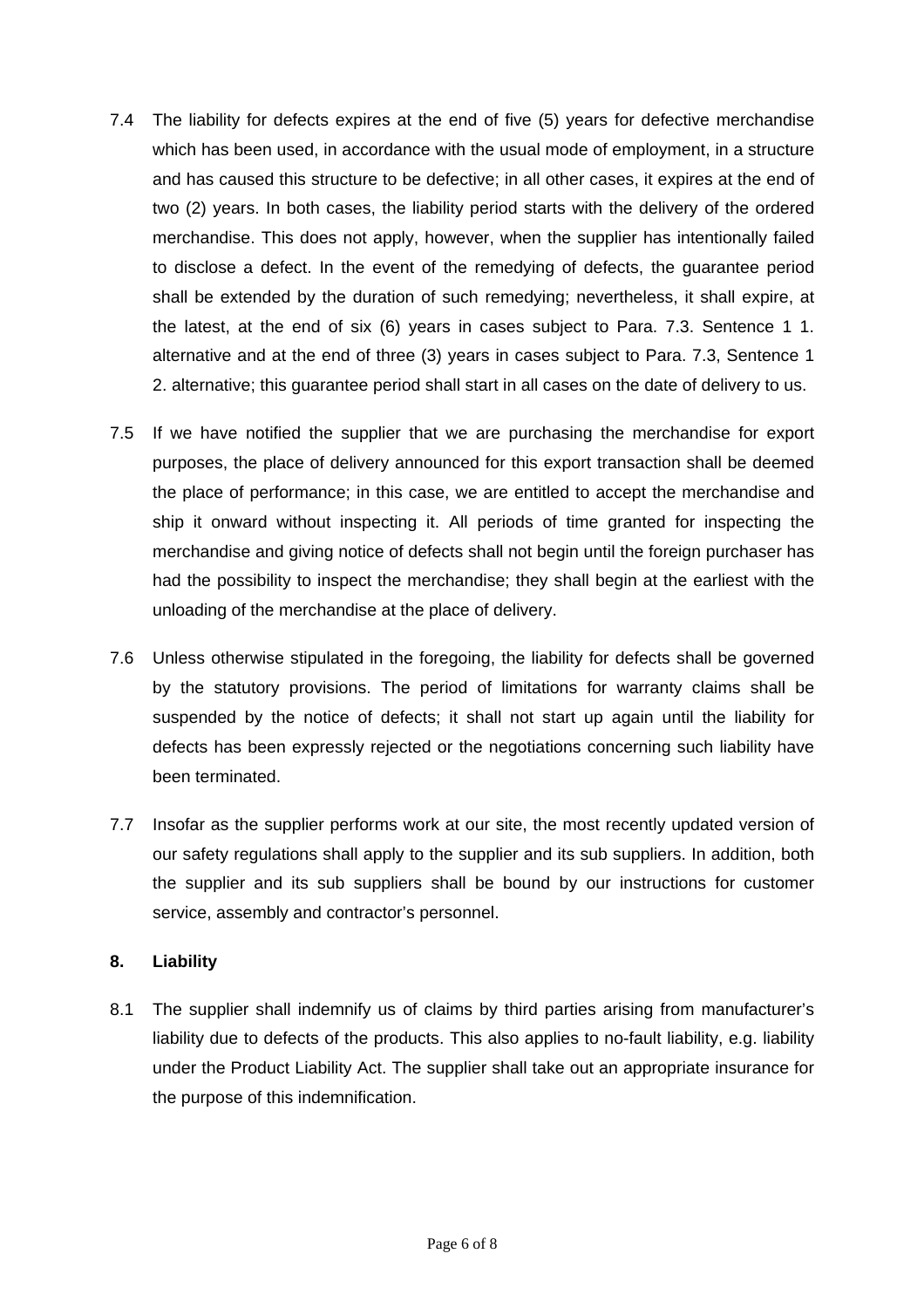- 8.2 Unless other arrangements have been made concerning liability elsewhere in these terms and conditions, the supplier shall be obliged, in accordance with Paragraphs 8.3 – 8.7 below, to compensate us for damages caused either directly or indirectly by the delivery of a defective consignment, the infringement of official safety regulations, or any other reasons for which the supplier is responsible.
- 8.3 An obligation to provide compensation for damages exists only when the supplier is responsible for the damage.
- 8.4 The basic principles set down in § 254 of the German Civil Code (*BGB*) concerning contributory fault shall be applied accordingly to the compensation for damages between us and the supplier. This also applies in the event that claims are asserted directly against the supplier.
- 8.5 The obligation to provide compensation for damage is excluded insofar as we have effectively limited our liability toward our customers.
- 8.6 The supplier shall bear the liability for the measures we take to limit damages (e.g. recall actions) insofar as these measures were caused by defects in delivered merchandise. § 254 of the German Civil Code (*BGB*) is applied here accordingly.
- 8.7 We have the right to reach settlements with third parties which have incurred damages; this shall not affect the obligation of the supplier to provide compensation provided that such settlements were necessary for business reasons.

#### **9. Use of Confidential Information**

All information related to our order and resulting from the business transaction may be used for deliveries to third parties only with our prior written consent. This information is to be treated as absolutely confidentially even after the order has been carried out. In the event that the supplier discloses our information to its sub suppliers with our prior written consent, he shall oblige these suppliers in turn to maintain confidentiality. We shall assume the same obligation of non-disclosure. Commercial and technical details which are in the public realm – or will enter the public realm – are excluded from the obligation of non-disclosure.